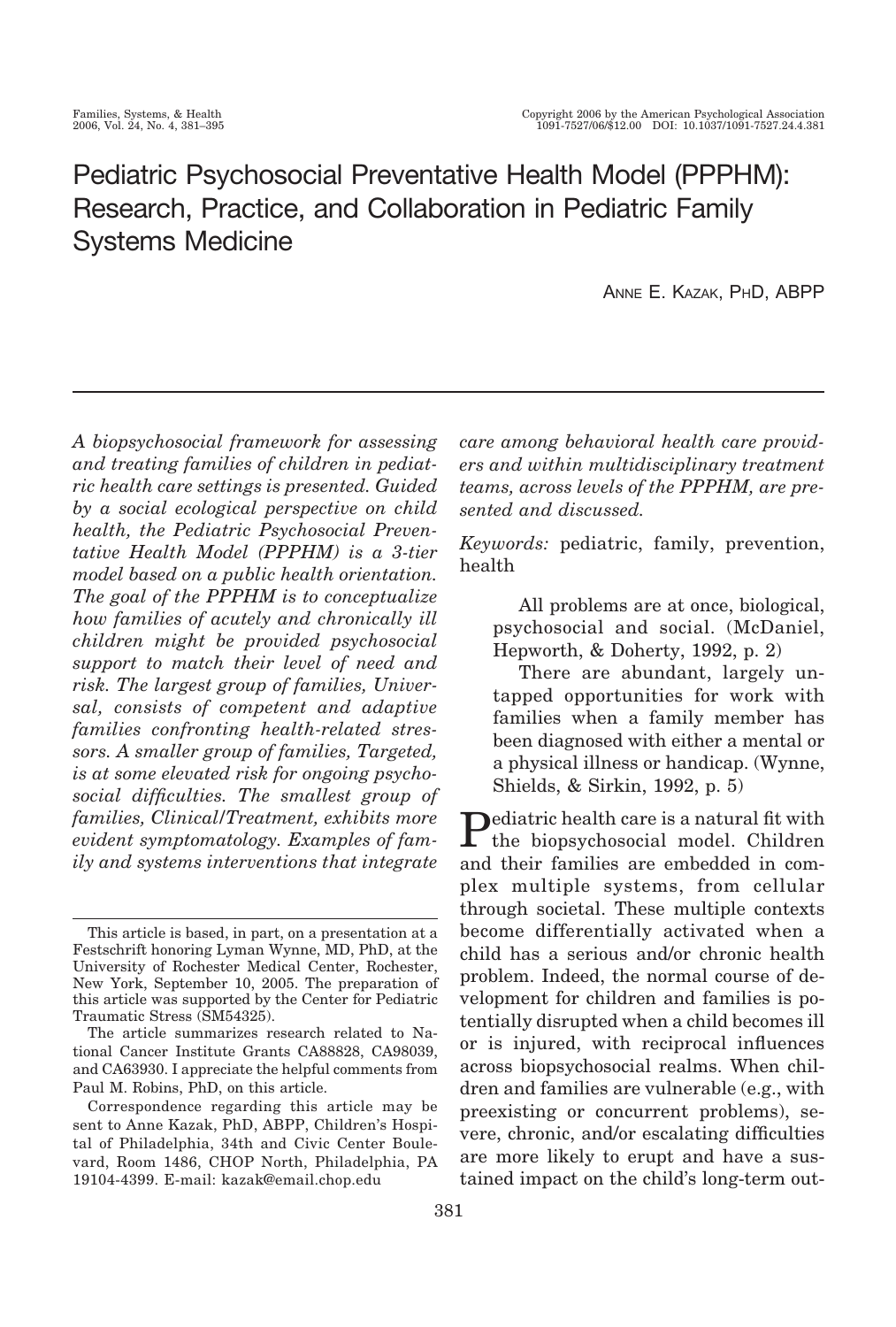come. At the same time, normal child and family development is robust and resilience is common, even in the face of prolonged, intensive, and/or life-threatening pediatric disease and treatment. An important contemporary challenge is developing empirically supported systemic approaches for children and families that are respectful of their inherent competencies and providing effective treatment to reduce or prevent distress.

This article begins with a brief review of a social ecological model for understanding pediatric illness, highlighting linkages with areas in which children and families may experience risk for ongoing psychosocial difficulties. The article then presents the Pediatric Psychosocial Preventative Health Model (PPPHM) for conceptualizing levels of risk for ongoing psychosocial difficulties and related treatment approaches for children and families in pediatric health care systems. The model departs from the treatment approaches used in many pediatric settings in which care remains focused on the individual child and is directed toward patients and families with significant psychopathology. Using a public health framework, the model

provides for consideration of the biopsychosocial needs of *all* families entering the pediatric health care system, with tiered levels of multidisciplinary care. Examples of evidence-based practice across levels of the model are presented, along with a discussion of challenges associated with developing services consistent with the model.

# **A SOCIAL ECOLOGICAL FRAMEWORK**

Social ecology, stemming from the work of developmental psychologist Bronfenbrenner (1979), is a powerful developmental model that conceptualizes the child at the center of a series of concentric circles, representing increasing distal interacting systems that ultimately affect the child's well-being (see Figure 1). Social ecology has been central in guiding the understanding of risk and resilience as development unfolds and supporting a contextualized view of child development and treatment. The application of social ecology to pediatric illness has been described in depth elsewhere (Kazak, Rourke, & Crump, 2003). However, a brief review of the primary systems and some key components of social ecology are provided, along with supporting research evidence regard-



*Figure 1.* A Social Ecological Model Applied to Child Health.  $Sibs = siblings.$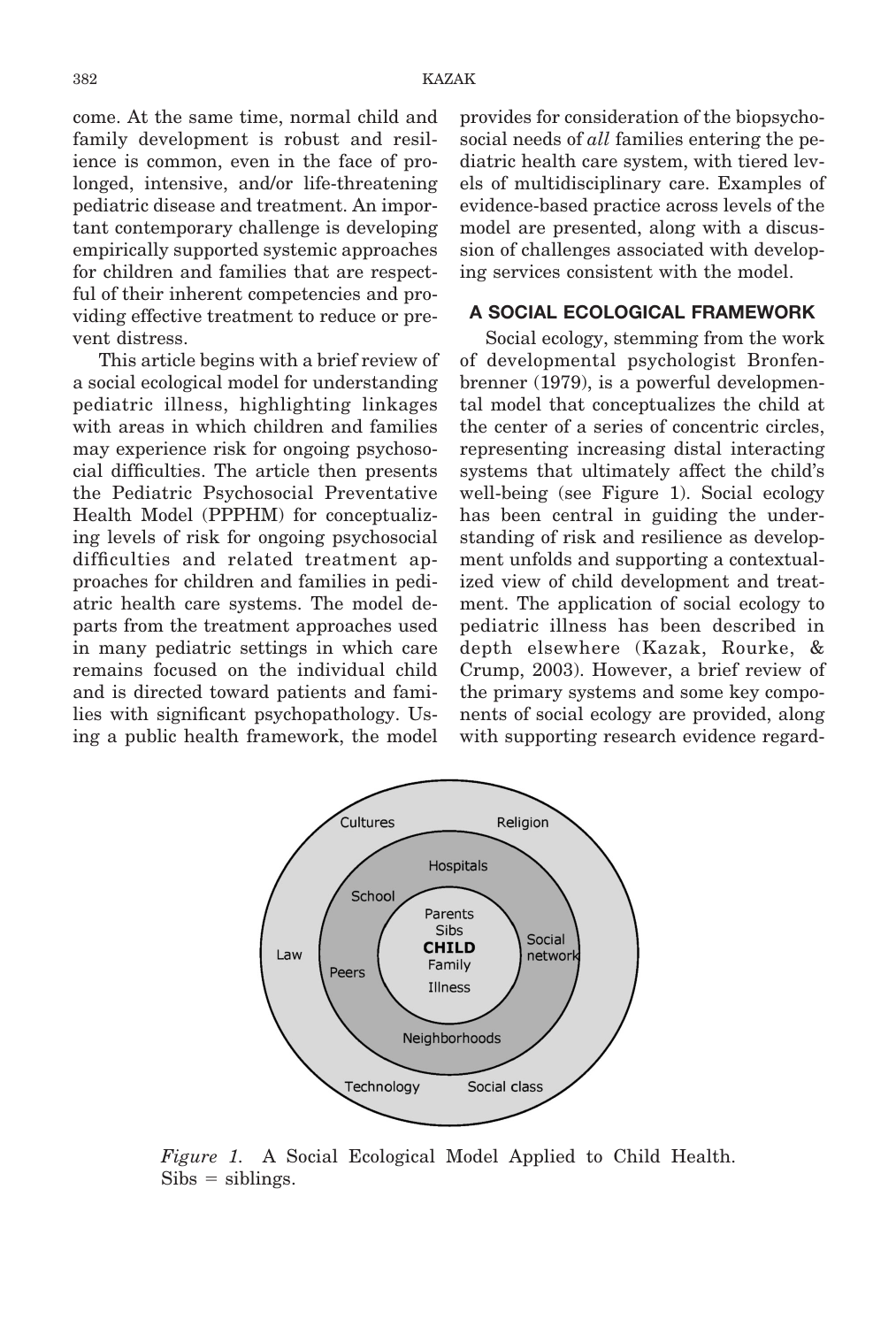ing the adjustment of ill children and their families and specific risk factors that may influence more or less positive adjustment.

The developing child lives and grows within a number of microsystems, or "patterns of activities, roles and interpersonal relations" (Bronfenbrenner, 1979, p. 22). The most apparent, and the most widely studied, is the family and its subsystems. Serious illness or injury in a child can have potentially deleterious effects on normal child development. In addition to the child's own developmental trajectory, marital, parenting, and sibling relationships are all affected, and there are potential changes in the overall family system (Kazak et al., 2003). There are a number of family microsystem factors associated with risk for ongoing psychosocial difficulties. These include single-parent families, families headed by young (minor) parents, large families, low levels of social support, financial difficulties, parental psychopathology, or behavioral concerns related to other children in the family. Although a subset of families have reactions that are psychopathological, for most initial reactions may be striking— even extreme—but normative for the circumstances. The initial shock and disruption to children and their families tends to moderate, with families reestablishing a workable balance and equilibrium in most cases. This balance may entail permanent changes or ongoing alterations in the family's structure and function, consistent with the biopsychosocial model.

It is consistent with a biopsychosocial model to include the child's medical condition as a microsystem in the social ecology. Changes in pediatric medicine have led to higher rates of cure and medical successes over recent decades (e.g., very low birth weight infants surviving, higher rates of survival from cardiac surgery in infancy). The longer term medical, psychological, and family outcomes of these medical advances are currently unfolding.

Diseases and their treatments vary considerably along a number of dimensions (e.g., Rolland, 1994). Even a concept such as "severity" can be quite complex and illustrate potential discrepancies in perceptions among different family and treatment team members. That is, a chemotherapy regimen described by a physician as mild on the basis of anticipated toxicity may not be experienced in this way by the family who is considering the impact of the diagnosis and illness more broadly. In fact, more "objective" measures of the severity of an illness or the intensity of the treatments associated with it are often unrelated to psychological adjustment, whereas subjective appraisals of health and/or chronic implications of a disease and treatment tend to be more predictive of psychological outcome. Important exceptions are illnesses and treatments that affect the central nervous system, with their potential for adversely affecting the child's gross mental and physical growth and development, and, relatedly, family development and functioning.

Children and adolescents are also key participants in school and peer microsystems. Although each of these systems is important in its own right, the interaction among systems is central to social ecology. That is, the interactions among the family, school, peer group, and, for children with health concerns, the health care system are fundamental to the eventual outcome of child and family health (Power, DuPaul, Shapiro, & Kazak, 2003). A child's return to school and reintegration into the classroom after a health crisis, determination of appropriate educational placement and subsequent reevaluations of placement, and communications among the family, school, and health care team are all essential components of ensuring optimal outcomes. School and peer groups may be overlooked as opportunities for intervention in considering the interactions among related systems (Power et al., 2003).

The impact of broader systems on pediatric patients and their families is less well established. However, a consideration of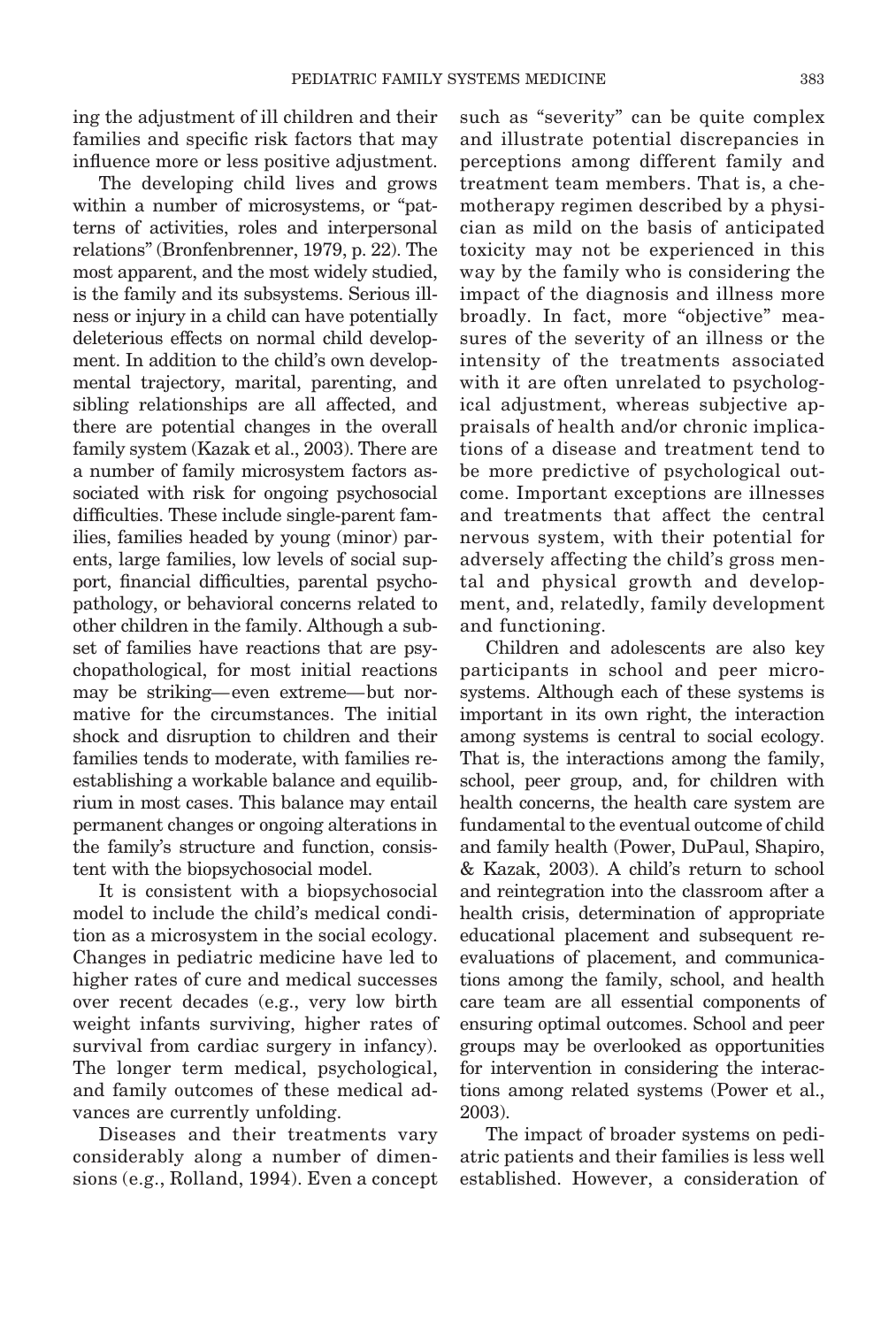families in the context of their multiple ecologies makes it quite apparent that cultures, subcultures, social class, religion, law, technology, and other systems that affect all families are critical in understanding the experience of families entering the health care system. For example, some of the problems experienced by highrisk families in the pediatric hospital setting are associated with poverty, such as lack of financial resources or insurance. Similarly, families living in less rich environments or those struggling with other stressors (e.g., family member in prison, substance use problems) may be less able to access support. As Tucker (2002) has discussed, establishing partnerships across social systems to more broadly advance culturally competent assessment and intervention approaches remains an important challenge in pediatric psychology.

#### **PPPHM**

What are the implications of translating a social ecological model to intervention in child health? A contextual model highlights the role of broader systems, necessitating consideration of larger groups of children and families. In doing so, the lens on adjustment broadens, illustrating the diversity of child and family adaptation and the importance of a preventative model. For example, by viewing the child in the context of the family, ways in which the family may contribute to distress or dysfunction may be identified and may point to intervention approaches that address the family (rather than the individual). Alternatively, family-level resources can also highlight family resilience and adaptive functioning. Rather than assuming that families can or should provide the needed support, intervention approaches that support families are necessary in order to facilitate adaptive adjustment over time. As a further example, the vast majority of children are in school or have educational needs that must be addressed through the educational system. Therefore, the

needs of these children in the health care system, even those who have an apparently smooth school experience, must be considered. Social ecology provides a means by which we can look more comprehensively at the psychosocial status of patients and families. In doing so, interventions must similarly reflect the contributions of broader systems.

Building on the prevention framework of the National Institute of Mental Health (1998), the concepts of Universal, Selective, and Indicated from the field of prevention can be adapted to the population of families of children with pediatric illnesses and injuries. The PPPHM (Figure 2) provides a conceptual model to guide screening and services for all families of children entering the pediatric health care system, but with higher levels of care to those families most at risk. The use of the term *Universal* is retained for the largest group of families, but *Targeted* is used to indicate those families at higher risk and in need of services and *Clinical/Treatment* to highlight those families at highest risk.<sup>1</sup>

The justification for this approach to patients and their families is provided by the substantive literature on families and pediatric illness. The older literature in this area tended to examine psychological adjustment in families who were referred for psychological assistance, a clinical population. More recent work has more rigorously sampled families to ensure that study participants are representative of the broader population and not a clinical sample. These sampling approaches have yielded data that show that families with and without physically handicapped or chronically ill

<sup>&</sup>lt;sup>1</sup> These concepts, drawn from prevention frameworks, have been adopted for a variety of applications, often with a minor change in terminology. The language chosen reflects a focus on clinical care for children in pediatric health care and was agreed on by a multidisciplinary workgroup to best describe the levels of risk encountered.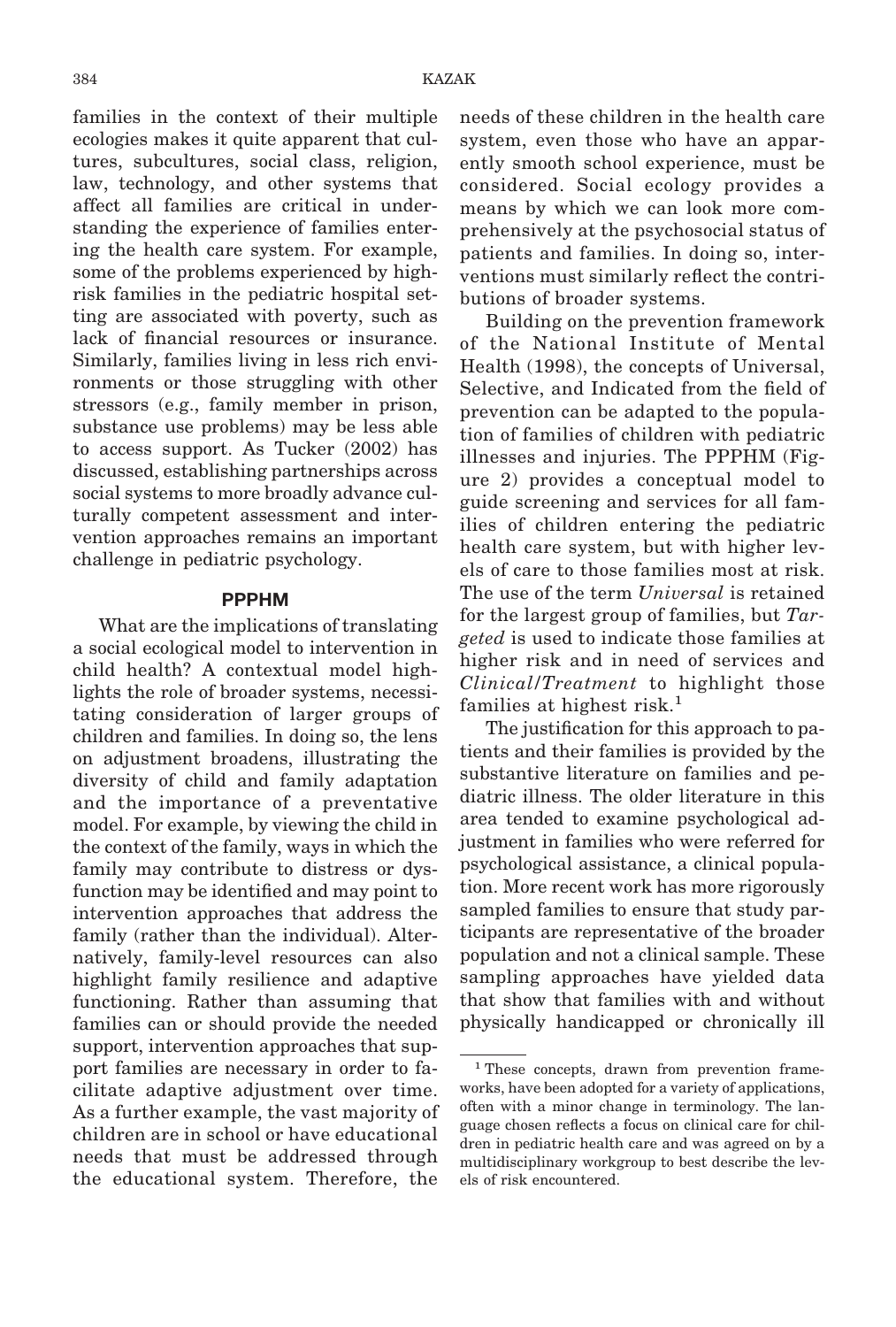

*Figure 2.* Pediatric Psychosocial Preventative Health Model. Copyright 2005 by the Center for Pediatric Traumatic Stress (Anne E. Kazak, PhD, ABPP, Director), Children's Hospital of Philadelphia.

children are remarkably similar with regard to parent and family adjustment (Kazak, Rourke, & Crump, 2003). Nonetheless, although as a group these families tend to look much like nonaffected families in terms of family functioning and outcome, smaller subsets of families do experience more severe difficulties in adjustment, with these disruptions continuing over time (Kazak, Rourke, & Crump, 2003). A preventative orientation is compelling in that some difficulties may be averted entirely and others may be less likely to escalate with appropriate care.

Across a range of stressful life events, including medical events, it has also become clearer that positive psychological coping can coexist with distress, particularly when the complexities of families are considered. That is, resilience can be thought of as a process in which resources (psychological, social, tangible) are balanced against challenging events and circumstances. This process is difficult to measure and often changes over time. For example, adaptive coping behaviors shown by a mother in the Emergency Department after her child has been hit by an automobile may not reflect her internal experience and, more important, will not capture distress that emerges over time. Similarly, family members may have quite different concurrent responses and yet be invisible to health care providers who form an opinion of the family's well-being, whether explicit or implicit, based on those present. This example shows the importance of considering the broadest universe of families possible when formulating clinical guidelines in pediatric health care. Health care teams generally see only a few members of a child's family (often only the mother), making it difficult, if not impossible, to accurately understand the family's social ecological status and functioning. There is risk of errors in the direction of either psychopathology (e.g., viewing distress and disorganization at diagnosis as evidence of dysfunction) or minimization (e.g., not recognizing that an absent but powerful family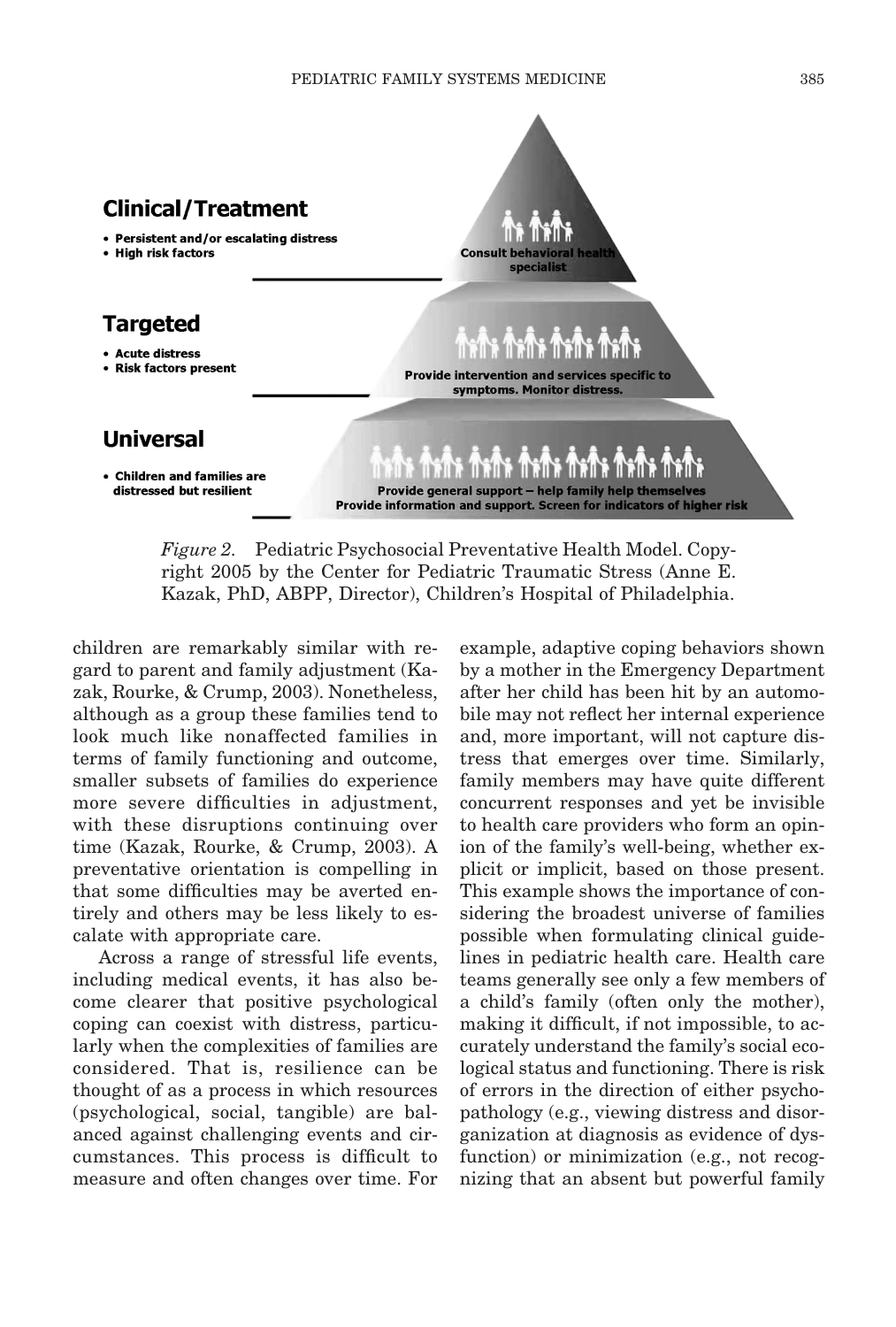member may have a very different reaction than those present).

#### **Universal**

The pyramid base, Universal, represents the largest group of patients and families entering the pediatric health care system for the diagnosis and treatment of illnesses or injuries. This represents essentially all families entering the health care system. They represent the diversity of the communities in which they reside. They are families who are coping with the unexpected onset of a child's health problem or the exacerbation of an existing condition. An essential underlying assumption is that these are normally functioning families experiencing distress related to their medical experiences. They are seen as being at least moderately resilient and possessing adequate to strong coping abilities. Other significant life stressors or problems may be present but do not appear to impinge on their ability to function adequately. These families are the least likely to receive psychosocial assessment or treatment, as they are assumed to not qualify for such care on the basis of their apparent level of adaptive functioning or because they do not ask for or expect such care. Given the lack of data on these families, it would be inappropriate to conclude that they do not need psychosocial support. Rather, supporting the competence of these families and identifying ways of preventing possible future difficulties is essential.

#### **Targeted**

A smaller but substantive set of families necessitate Targeted care. That is, they present with factors that predispose them to ongoing difficulties. They may, for example, have preexisting child problems, psychosocial stressors (poverty, employment difficulties), or family problems (e.g., family conflict). Their coping skills are challenged and may be exceeded, particularly if their child's health deteriorates or necessitates a higher level of medical intervention.

These families are often recognized within the pediatric health care system and offered psychosocial services. The treatment that they receive, however, may be inconsistent, based on services available within a particular unit or hospital or the family's resources for seeking behavioral health care outside of the pediatric health care system. Services may also be related to the amount of time spent in the hospital or clinic settings and the extent to which their problems are recognized by their treatment teams and/or seen as disrupting medical care.

#### **Clinical/Treatment**

Families falling within the Clinical/ Treatment category at the top of the pyramid have several factors indicative of high risk for ongoing distress, including, for example, elevated and persistent anxiety or depressive symptoms or other comorbid child and family psychosocial problems, such as substance abuse or histories of mental health or legal problems. These families are typically identified as being in need of additional psychosocial support, with the services provided again dependent on the resources of the family and treatment facility. These families, although smallest in number, tend to be the most time and labor intensive to treat and use the greatest number of resources over time and across members of health care teams.

#### **Support for the PPPHM**

The Psychosocial Assessment Tool (PAT; Kazak et al., 2001; Kazak, Cant, et al., 2003), a brief screening measure for families of children newly diagnosed with cancer at risk for ongoing psychosocial distress, was developed on the basis of the PPPHM. Two initial studies of the PAT, each with more than 100 families, showed that use of the brief screening tool was feasible and acceptable to staff and families (Kazak et al., 2001) and that three levels of the PPPHM were supported, with 59.2% of families falling in the Universal category, 33.6% in the Selected category,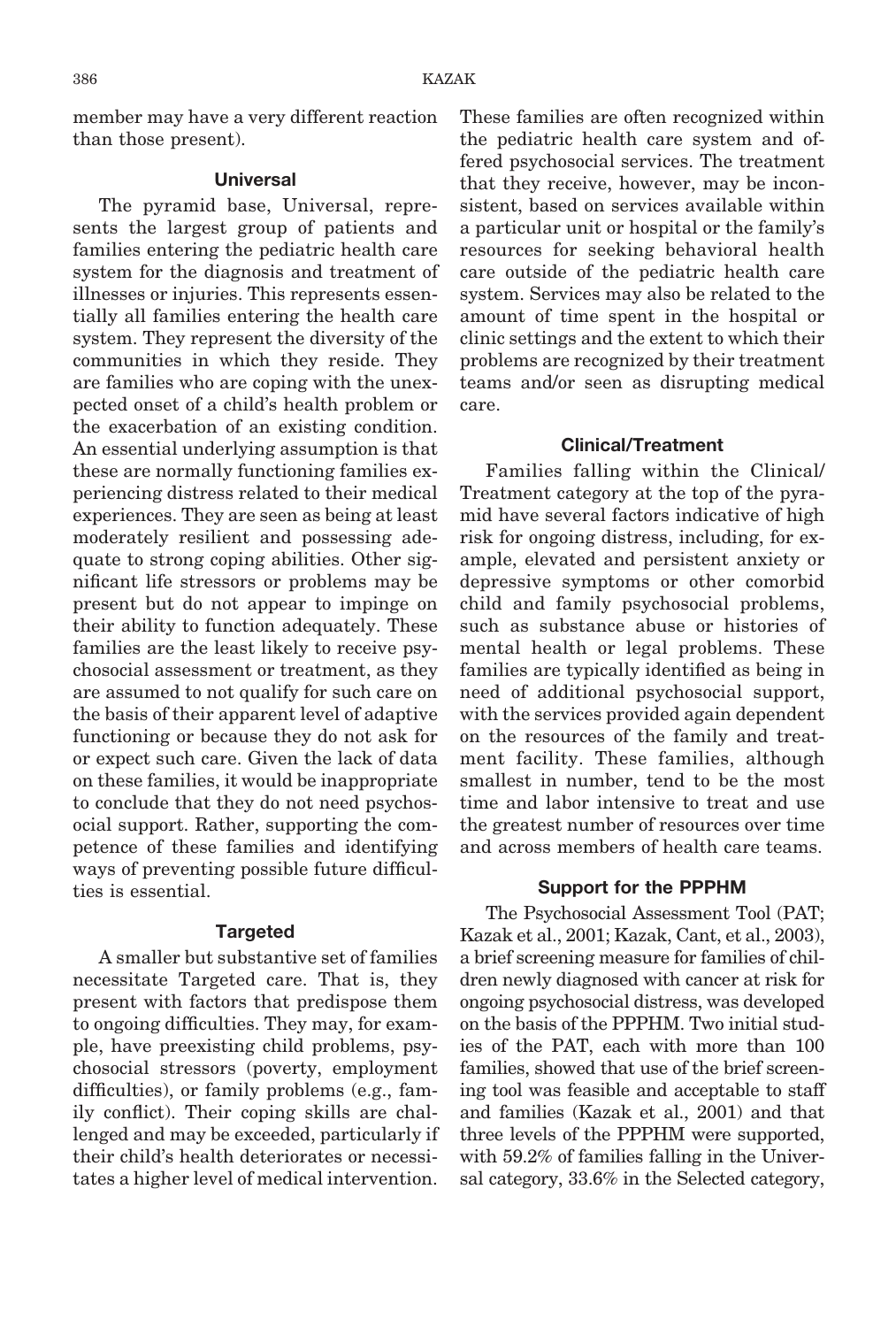and 7.2% in the Targeted category (Kazak, Cant, et al., 2003). Risk at diagnosis was also found to be associated with resource utilization (social work services provided) 3 months later (Kazak, Cant, et al., 2003). A revised screening measure for pediatric oncology, the PAT2.0, is now being tested for reliability and validity and is also available in Spanish. PAT2.0 covers the following areas of potential risk: demographic characteristics, child diagnosis, family structure, family resources, family social support, child knowledge (of disease), child school enrollment, child school placement, child problems (internalizing, externalizing, social, cognitive), sibling problems, family problems, family beliefs, and stress reactions.

Two additional screening measures based on the PPPHM have been developed and used at the Children's Hospital of Philadelphia (CHOP). The Family Information Tool was modeled after the PAT2.0 for use in the neonatal intensive care unit. An initial study using the Family Information Tool with 89 families of infants in the neonatal intensive care unit supported the model, with 53.9% of families rated as Universal, 33.7% as Targeted and 12.4% as Clinical/Treatment (Lefkowitz, Evans, Myers, Truitt, & Roggenkamp, 2005). A similar screening measure was used by the Behavioral Health Integrative Service at CHOP on a pediatric gastroenterology inpatient unit. Using two forms of assessment (nurse and family), of 106 families 20.8% were Targeted and 2.8% were Clinical/Treatment (Benton, Robins, & Dorfman, 2005). Although the percentages from these studies vary, they suggest support for the model, with the majority of families seen as being at low risk for ongoing psychological disturbance. Collectively, the data highlight the need to consider the broadest possible range of the pediatric population when designing services. Many, if not most, families are not seen as having significant clinical problems on admission.

# **EXAMPLES OF CLINICAL INTERVENTION BASED ON THE PPPHM**

A model based on a public health perspective necessitates consideration of the needs of all families in the pediatric health care system. Specifically, in the PPPHM a relatively small percentage of patients and families will need more traditional mental health services, including intensive consultation, psychotherapy, and/or psychotropic medications. Many will, however, need support, assistance with issues related to medical procedures and intrusive medical care, and consideration of short- and longterm health needs for their child and family. To match family need with clinical services, focused and empirically supported assessment is necessary. To raise the overall standard of integrated behavioral care for pediatric patients, collaboration with medical and nursing staff members is essential throughout the process.

The types of treatment models that evolve from the PPPHM depart in some significant ways from services that may be found in other pediatric services or hospitals. For example, psychosocial services on pediatric units and in pediatric hospitals are usually organized by discipline, with each discipline operating relatively independently of each other. These professionals serve overlapping patients, but also differ in their target groups. Social workers in these settings focus on identifying families in need of financial and social resources, including referrals for specific services. Some hospital social workers are trained and interested in providing more therapeutic interventions but are limited in their ability to do so by their workloads and pressing emergent needs for basic services to families. Child life specialists focus on children's developmental needs and facilitate coping with illnesses and the hospital experience. Depending on the ratio of child life specialists to patients in a setting, many or most patients may have the option of having contact with a child life specialist. Psy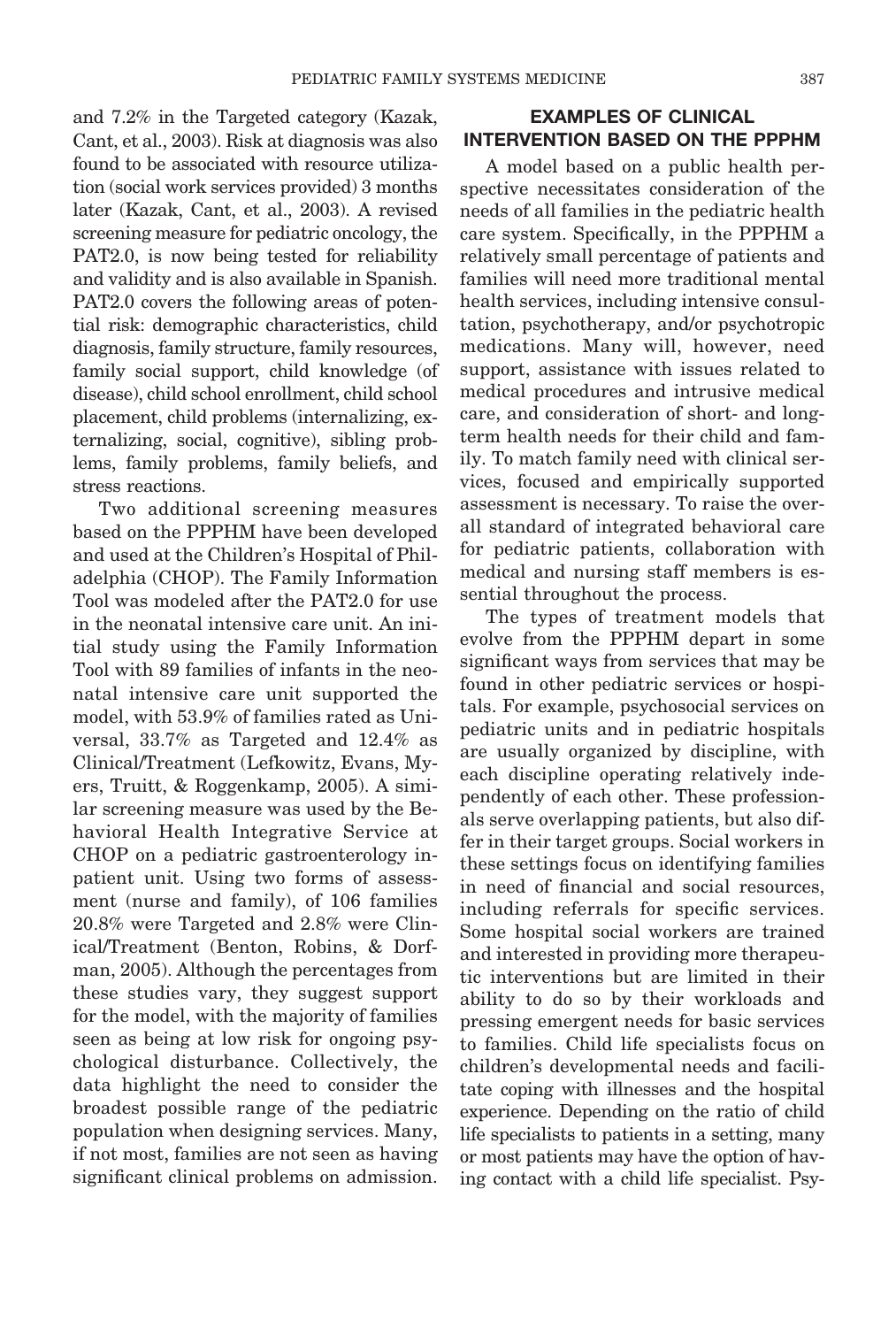chiatrists are typically consulted in more extreme cases in which behavioral concerns are highly evident and disruptive to the delivery of medical care or in which questions of medication and/or neurological and related medical complexity are raised. Psychologists may be consulted across a range of presenting problems, or they may be more specialized in areas such as pain management, adherence, testing, or behavior management. The training and skills of each of these disciplines are necessary for an integrated behavioral health approach.

In practice, a typical pediatric inpatient service uses some combination of social workers, psychologists, child life specialists, and psychiatrists to treat patients. There are several risks and drawbacks to such care. First, although multidisciplinary teams collaborate on the care of complicated patients, this care is often determined after the fact (e.g., when multiple providers are involved) rather than representing a systematic, integrative, planful, and proactive approach. Second, the majority of psychosocial care is provided to patients and families with the most evident need (e.g., Clinical/Treatment), with relative inattention paid to the psychosocial needs of other families, whose concerns or distress risk going unrecognized. Third, limited resources for psychosocial care may be disproportionately allocated to the most disturbed and most difficult-to-treat patients. Fourth, little attention is paid to broader questions related to the efficient and effective delivery of care to all patients and to consumer satisfaction for the majority of patients and families. Fifth, in an economic climate in which cost containment and cost efficiency prevail, the existing approaches to pediatric psychosocial care could be compromised or collapse owing to a lack of resources and failure to document the value added to pediatric health care. Sixth, although the expertise of mental health specialists is important, reliance on behavioral specialists can inadvertently undermine the capability and responsibility of health care providers to address these concerns as part of their care.

#### **Start With Evidence-Based Assessment**

The first step in using the PPPHM relies on evidence-based assessment for all families. This assessment should be brief and ideally implemented by health care team members (e.g., physicians or nurses) as part of their routine assessment of patients during admissions or outpatient visits. This approach integrates medical and behavioral concerns, thus providing a more seamless opportunity to provide treatment for either or both. Obtaining information directly from families is also essential. The PPPHM would predict that the majority of families will be Universal. These families are likely to benefit from services often provided in pediatric health care settings. Treatment plans for intervention for Targeted and Selected families would be based on a review of the data gathered.

#### **Universal Services**

For families at the Universal level of risk, standard psychosocial care includes general support, education, and access to resources that support and enhance child and family coping. This may include access to a social worker and child life specialist, nursing education that includes attention to social and emotional aspects of the child's disease and treatment, and multiple components of family-centered care (American Academy of Pediatrics Committee on Hospital Care & Institute for Family-Centered Care, 2003; www .familycenteredcare.org), including family resource libraries, parent consultants, and patient and family advisory groups. Although many (if not most) families classified as being at the Universal level of risk may find existing services satisfactory, there is no implication here that such services should be considered optimal, or even necessarily sufficient. Indeed, services are variable across hospitals and within hospitals, often across de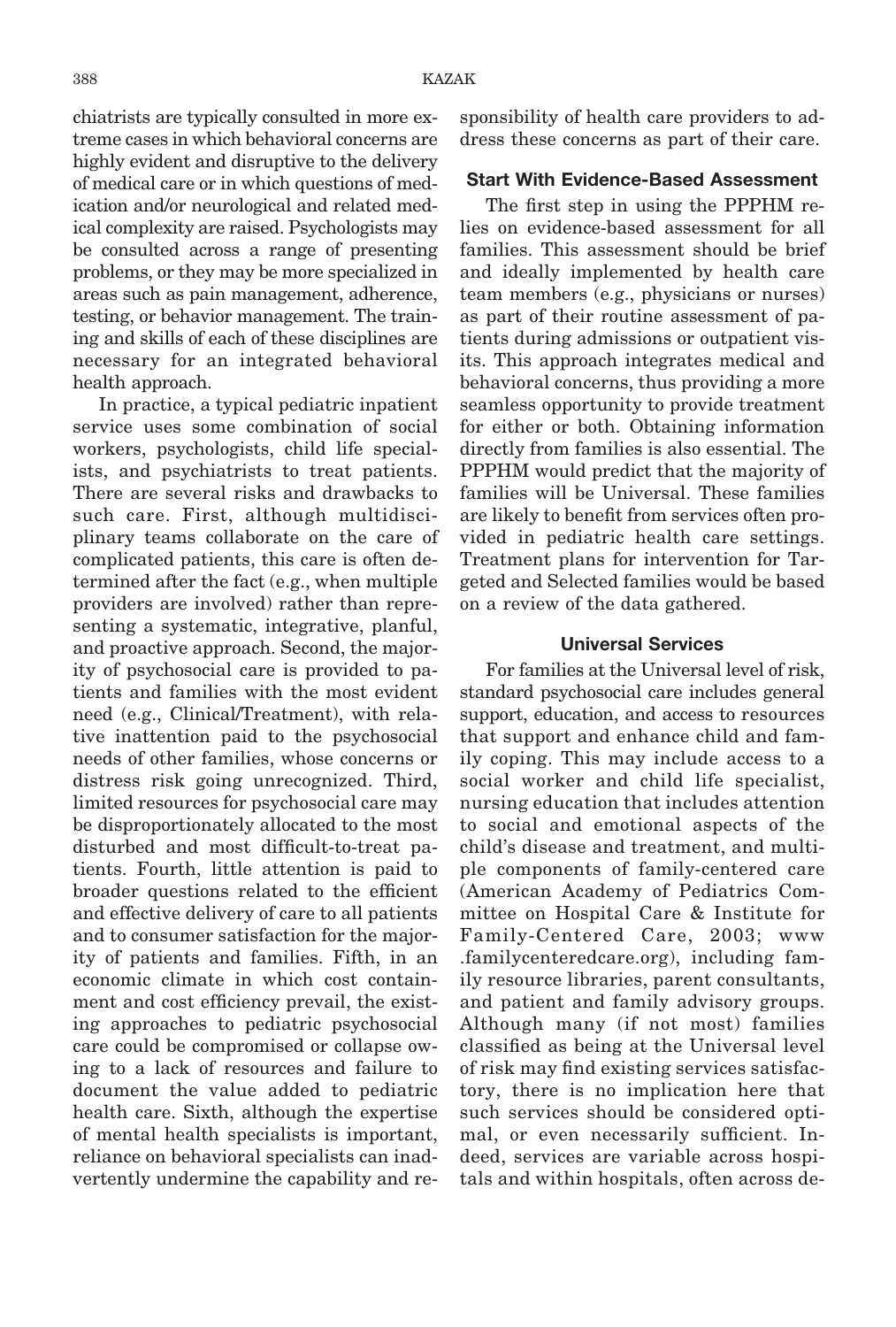partments. An optimal approach to Universal services would focus on preventative approaches, teaching families to use their existing resources and to build on their natural resilience to help their child now and in the future. Indeed, the pediatric health care setting is a natural one in which to partner with families in the development of health promotion activities to address diverse public health problems such as childhood obesity, literacy, and substance use (Black, 2002).

Care for Universal families may also be enhanced by training for health care team members (e.g., physicians, nurses, emergency medical technicians) that supports their efforts to integrate psychosocial approaches into their routine care of patients. For example, pediatric illnesses and injuries may be viewed as potentially traumatic events that may result in an increased likelihood of short- and long-term traumatic stress responses for patients and families (Kazak, Kassam-Adams, et al., 2006). Health care providers working with patients and families at the time of (or shortly after) the traumatic event (e.g., on the oncology unit after a diagnosis of childhood cancer, in the emergency department as a child is stabilized after being in an automobile crash) have the opportunity to provide traumainformed care without needing to alter their routines and practice substantively. Practical tools and training materials, such as the Pediatric Medical Traumatic Stress Toolkit for Health Care Providers, are available that support ways in which health care providers can assess D–E–F (Distress, Emotional Support, and Family Needs), after ensuring that A–B–C (Airway, Breathing, and Circulation) is complete (Stuber, Schneider, Kassam-Adams, Kazak, & Saxe, 2006).

#### **Targeted Services**

More intensive levels of psychosocial support are recommended for these families who indicate having more risk factors. They may, for example, receive more intensive counseling from a social worker, work individually with a child life specialist around child issues, or be referred to a psychologist for more extensive evaluation and consideration of an evidence-based cognitive– behavioral or family therapy intervention. The literature on family-based interventions for children with pediatric illnesses is growing, particularly for interventions linked to specific common difficulties encountered in clinical practice such as adherence and pain.

Adherence to medical regimens is a frequent concern in pediatric practice and a common reason for referral to a mental health professional. Families with preexisting risk factors may be at higher risk for difficulties with adherence. For example, families in which there is significant conflict may escalate when an adolescent's diabetes care becomes of concern. Alternatively, families whose child's care includes strict dietary guidelines may encounter more difficulty in adhering to these treatment recommendations if the child (patient) or a sibling has significant behavioral concerns. Evidence exists for family treatments to address these difficulties. In diabetes, for example, behavioral family systems therapy (Wysocki et al., 2000) is effective relative to standard treatment and to education and support and is being evaluated as a treatment option for adherence in cystic fibrosis (Quittner et al., 2000).2 Approaches using family teamwork models have also been effective in reducing adolescent–parent conflict in diabetes and promoting adherence (Anderson, Brackett, Ho, & Laffel, 2000; Laffel et al., 2003; Svoren, Butler, Levine, Anderson, & Laffel, 2003). Recently, multisystemic therapy, a family- and community-based systems intervention (Henggeler, Schoenwald & Rowland, 2002), has been shown to be effective

<sup>2</sup> A Web site associated with the book *Effective and Emerging Treatments in Pediatric Psychology* (Spirito & Kazak, 2006) provides access to copies of the treatment manual (http://www.oup.com/us/companion .websites/0195156153/?view=usa).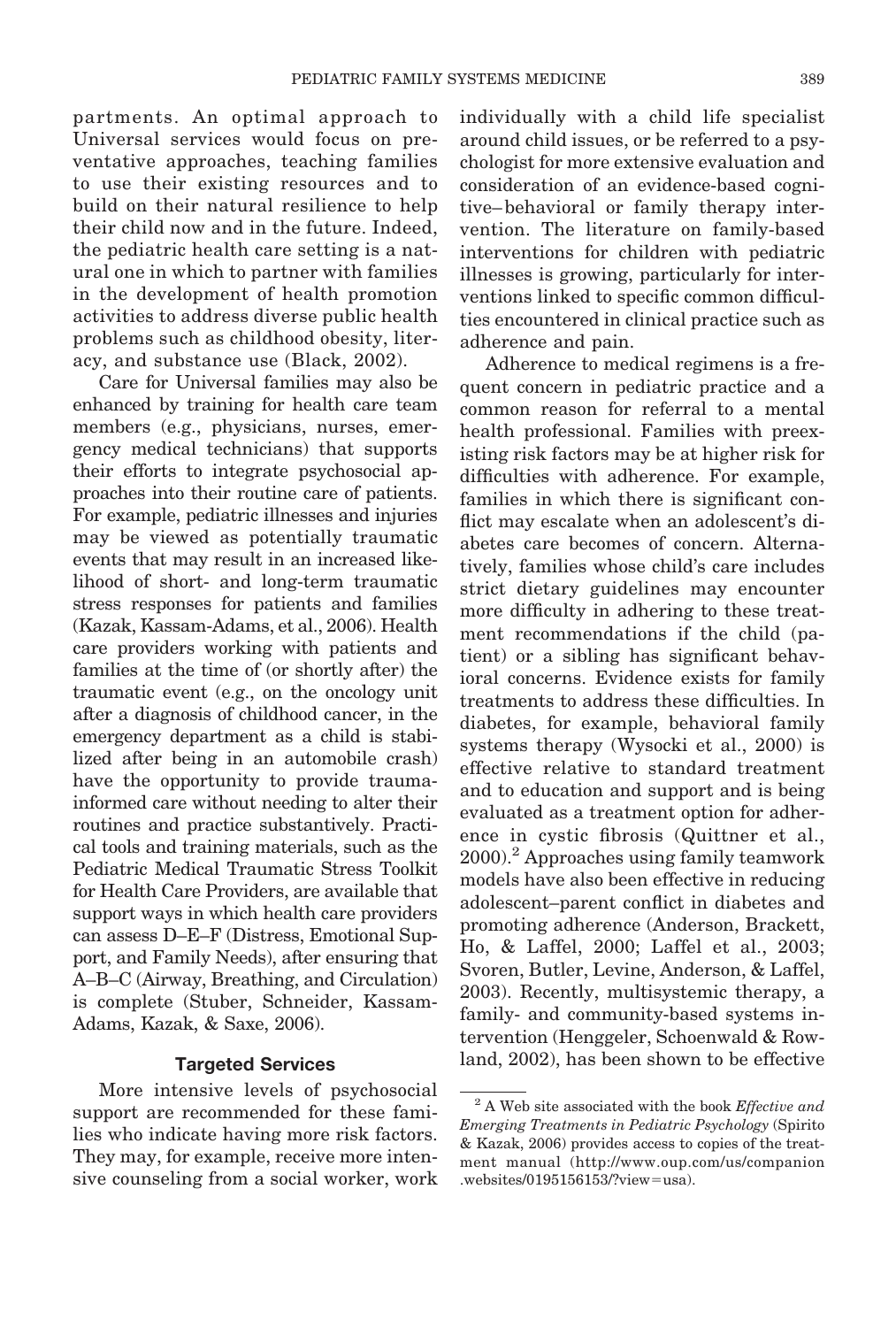in reducing diabetes-related stress and improving adherence (Ellis et al., 2005; Ellis, Naar-King, Frey, Rowland, & Greger, 2003). Another intervention that incorporates families in the treatment of pediatric adherence is the Behavioral Intervention for Change Around Growth and Energy (Stark, 2000).<sup>3</sup> This intervention, which treats parents and children in separate group formats, addresses improvement in dietary adherence in cystic fibrosis (Stark, Bowen, Tyc, Evans, & Passero, 1990, Stark et al., 1996, 2003).

Pain (and its associated anxiety) is one of the most common reasons for referral to a behavioral specialist in pediatric health care. It is also, fortunately, one of the most successful areas of psychological intervention, in terms of evidence-based practice, across procedural pain, headaches, and recurrent abdominal pain (Spirito & Kazak, 2006). Most interventions for pediatric pain are based on individually oriented behavioral or cognitive– behavioral approaches. However, these established techniques (including relaxation, distraction, reframing) can readily be incorporated into a family systems– oriented treatment approach. As an example, Robins, Smith, Glutting, and Bishop (2005) tested a fivesession cognitive– behavioral intervention for families that actively addresses the partnership between parents and child in the treatment of recurrent abdominal pain. The study compared standard medical treatment with the addition of cognitive– behavioral therapy and showed that the combined intervention was more effective in reducing pain than medical treatment alone and that combined treatment was furthermore related to better school attendance. In the area of pain associated with invasive procedures such as bone marrow aspirations, parent-directed interventions can be added to pharmacologic intervention to reduce child discomfort (Kazak, Penati, Brophy, & Himelstein, 1998). In the interventions described, an associated change in practice was also described, as multidisciplinary staff changed their overall approach to children's pain as part of a research study of the intervention protocol (Kazak et al., 1996; Kazak, Blackall, Himelstein, Brophy, & Daller, 1995).

Understanding short- and long-term responses to pediatric illness and injury as a traumatic stress phenomenon has gained increasing empirical support across pediatric illnesses (Kazak et al., 2006; Stuber, Shemesh, & Saxe, 2003). There are many potentially traumatic events that children and their parents experience in the course of medical treatment for injuries and illnesses. These include the experience of accidents, the diagnosis of a life-threatening illness (such as cancer), intrusive and/or painful procedures, the death of others (e.g., others in a car accident, other patients), and urgent treatment in emergency departments or intensive care units. Posttraumatic stress symptoms (PTSS), experienced by parents as well as patients, include reexperiencing, arousal, and avoidance.

PTSS is differentiated from posttraumatic stress disorder (PTSD; American Psychiatric Association, 1994) in representing symptoms of PTSD but without meeting full criteria for a psychiatric diagnosis. Moderate to severe PTSS has been reported by 18% of adolescent survivors of childhood cancer, 32% of adolescent siblings of survivors, 44% of mothers, and 35% of fathers (Alderfer, Labay, & Kazak, 2003; Kazak, Alderfer, Rourke, et al., 2004). Consideration of both parents in a family (when available) is particularly compelling—if only one parent were assessed (rather than two), 40% of the families in which a parent had PTSD would have been missed (Kazak, Alderfer, Rourke, et al., 2004). Across conditions, PTSS are associated with other psychological symptoms (Daviss et al., 2000; Manne et al., 2004;

<sup>&</sup>lt;sup>3</sup> The treatment manual for this intervention may also be downloaded at www.oup.com/us/companion .websites/0195156153/?view=usa.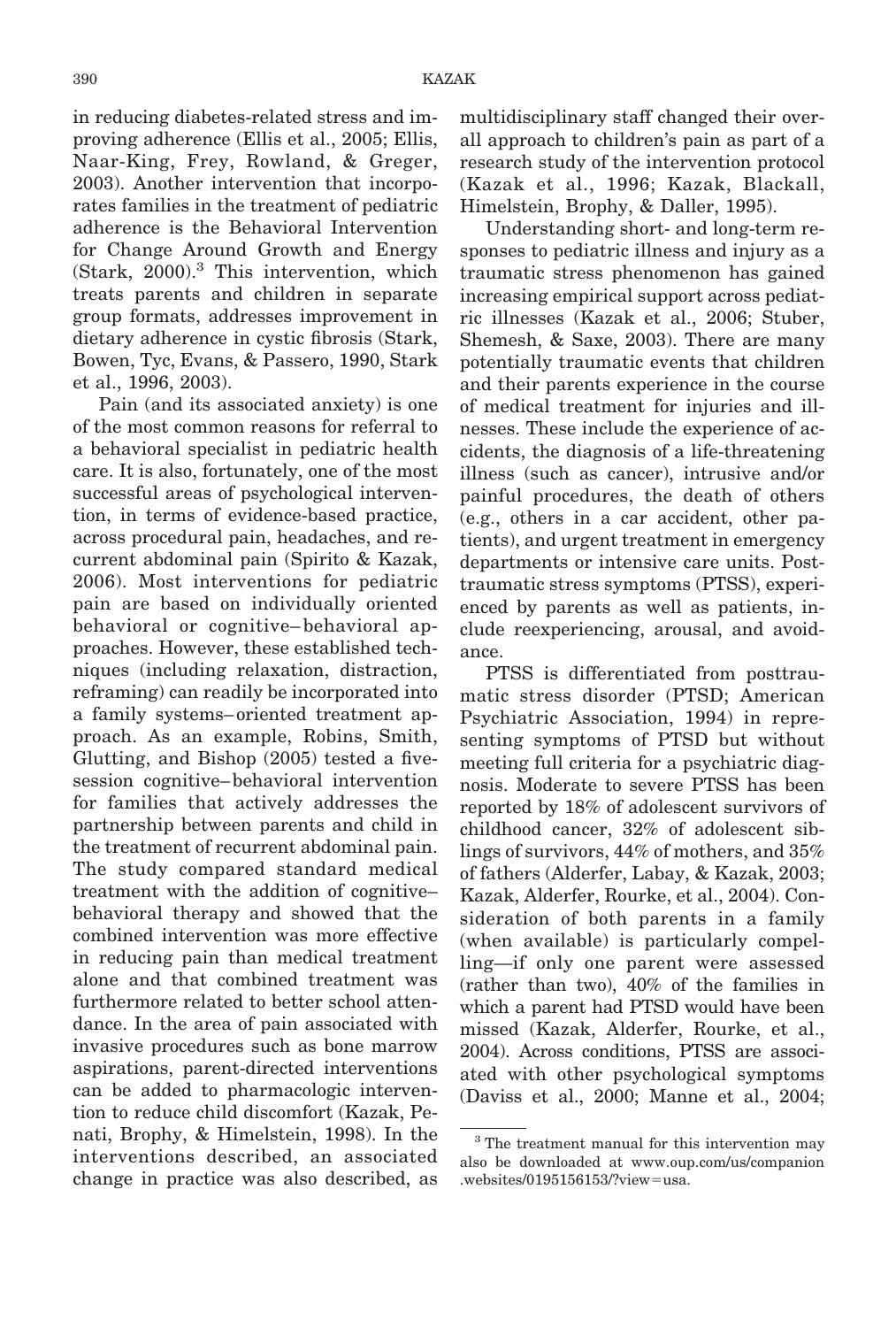Young et al., 2003) and lack of social support (Stuber et al., 1997); PTSS, although distressing in their own right, may affect overall engagement with the health care team and treatment process and the utilization of health care resources over time. Given the relative frequency of PTSS and their association with other family stressors, interventions to reduce PTSS are appropriate for Targeted families in particular.

Two interventions that integrate cognitive– behavioral therapy and family therapy to reduce PTSS in childhood cancer have been developed and evaluated. Surviving Cancer Competently Intervention Program (SCCIP) combines CBT with an adaptation of Multiple Family Discussion Groups (Steinglass, 1998) in a multifamily, 1-day intervention for adolescent survivors of childhood cancer and their mothers, fathers, and adolescent siblings (Kazak et al., 1999). In a randomized clinical trial of SCCIP, reductions in PTSS were found across family members, relative to a waitlist control group (Kazak, Alderfer, Streisand, et al., 2004). SCCIP has subsequently been adapted for use with parents or caregivers of children newly diagnosed with cancer (SCCIP, Newly Diagnosed, or SCCIP–ND). With evidence for PTSS during treatment in mothers and fathers of children with cancer (Kazak, Boeving, et al., 2005), the goal of SCCIP–ND is to reduce PTSS during treatment and prevent longer term PTSS. SCCIP–ND is a threesession intervention, based on the original SCCIP model, delivered within the first 6 weeks after a child's diagnosis with cancer. Pilot data support its effect in reducing PTSS (Kazak, Simms, et al., 2005); a randomized clinical trial of SCCIP–ND is underway.

## **Clinical/Treatment Services**

These patients and families necessitate the most intensive clinical services. These are the patients most frequently referred for consultation–liaison or psychology referrals, often after several days or weeks of escalating problems with adjusting to the illness or hospitalization, difficulty adhering to treatment, or other evidence of disruption to medical care. Patients referred for consultation on pediatric units have significantly higher rates of internalizing (e.g., withdrawal, anxiety) and externalizing (e.g., acting out, aggression) behaviors, as noted by self, parent, and staff report (Carter et al., 2003). Although these families need the most intensive services, it is remarkable to note how small this number of families may be, relative to the overall number of patients/families on a service/ unit. As the most difficult and complex patients to treat, they typically involve the higher level of resources, often with the least data available in terms of successful treatment rates or approaches.

Consistent with the PPPHM, two treatment approaches for children with cancer at the Clinical/Treatment level have been developed at CHOP. The first is a family systems– oriented consultation model (Kazak, Simms, & Rourke, 2002) that views the child as one part of the patient–family– staff triad, with framing of the referring problem and treatment based on this systemic understanding. Although an individual child or adolescent may be the target of the intervention, the goal of treatment is not (necessarily) to treat psychopathology or remove the problem; rather, the emphasis is on providing the structure necessary for all participants in the triad to function more competently. Indeed, a focus on competence pervades the treatment approach in order to identify ways in which symptoms may mask underlying competence (Waters & Lawrence, 1992). The intervention approach is highly focused, reflecting realistic goals of ensuring that medical care is provided safely and that acute distress is reduced, without attempting to "cure" more severe and chronic family problems that may contribute to the presenting problem. In our work with staff and families, we continuously emphasize joining. The concept of ARCH (Acceptance,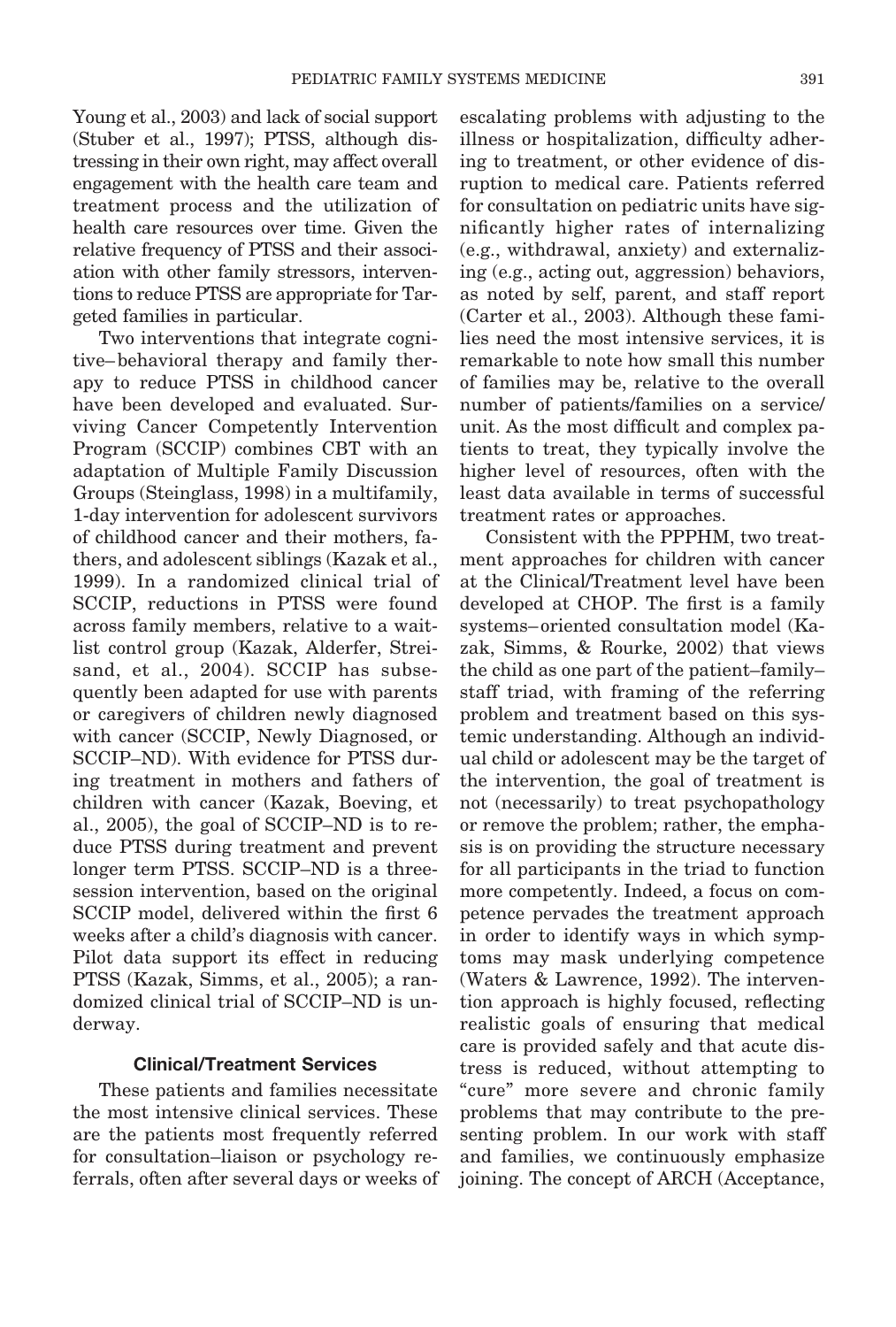Respect, Curiosity, Honesty; Micucci, 1998) guides our work.

A second clinical treatment approach is known as the Difficult Family Protocol (Rourke, Reilly, Kersun, McSherry, & Tracey, 2006). This approach is used for those patient–family–staff triads (Kazak et al., 2002) in which frustration and conflict risk escalating and impeding medical care. A survey of oncologists, nurses, and psychosocial staff in our setting highlighted the types of situations that are most difficult for providers (Rourke et al., 2006). Not surprisingly, these include verbal or physical aggression, parents perceived as interfering with medical care, and nonadherence to treatment. For families at the Clinical/Treatment level of the PPPHM, working with consistent team members, strong team leadership, team meetings, and staff supporting one another are effective parts of a protocol developed for working with these families (Rourke et al., 2006).

# **CONSIDERATIONS AND CHALLENGES**

The PPPHM evolved from a contextual model for understanding the role of context in child and family coping with pediatric illness. Bolstered by strong research support, the treatment recommendations of the PPPHM presented in this article advocate for integrated psychosocial services for all families entering the pediatric health care system. Conceptualizing services to all families entering pediatric health care systems, matched to their level of psychosocial risk, differs from what is typically provided. To the extent that such care involves an increase or reallocation of resources and potential changes in practice, discussion of potential barriers and related considerations is important.

First, concerns about expense are reasonable. At the outset, concerns about the cost and reimbursement rates for behavioral health care exist, regardless of the types of services offered. It may indeed cost more upfront to treat more patients. The

costs are likely to be incurred across all behavioral health care disciplines (e.g., social work, child life, psychology, psychiatry). Collaboration and integration are essential in the planning, implementation, and evaluation of this model of care. Such collaborative planning may reduce potential redundancies in care. Systematic assessment and delivery of services matched to family risk may also prove to be a more efficient (and cost-efficient) approach.

Second, however, the preventative implications of care based on the PPPHM have the potential to save significant resources in the longer term. For example, patients who adhere to treatment recommendations are likely to have better health and fewer complications. Early treatment of Targeted families may reduce subsequent hospitalizations and hospital services. One attending gastroenterologist wrote,

I am so grateful that our service was chosen for this pilot. I don't believe that it is simply a coincidence that our "bounceback" admission rate is down, calls to security for assistance with angry parents haven't been placed once, and family meetings to address compliance issues are but a memory. (Benton et al., 2005, p. 8).

Measurement of indicators of cost to health care systems is essential in evaluating this model's usefulness.

Third, a related financial complication is that current reimbursement systems generally pay for medical consultation following a more traditional approach (e.g., a psychiatric consultation for a patient with a *DSM–IV* diagnosis). Billing and reimbursement for services remain a challenge, although recent developments using health and behavior codes are promising ways in which the types of care provided under the PPPHM may be covered (Noll & Fischer, 2004). Some of the services described in this article cannot be billed, highlighting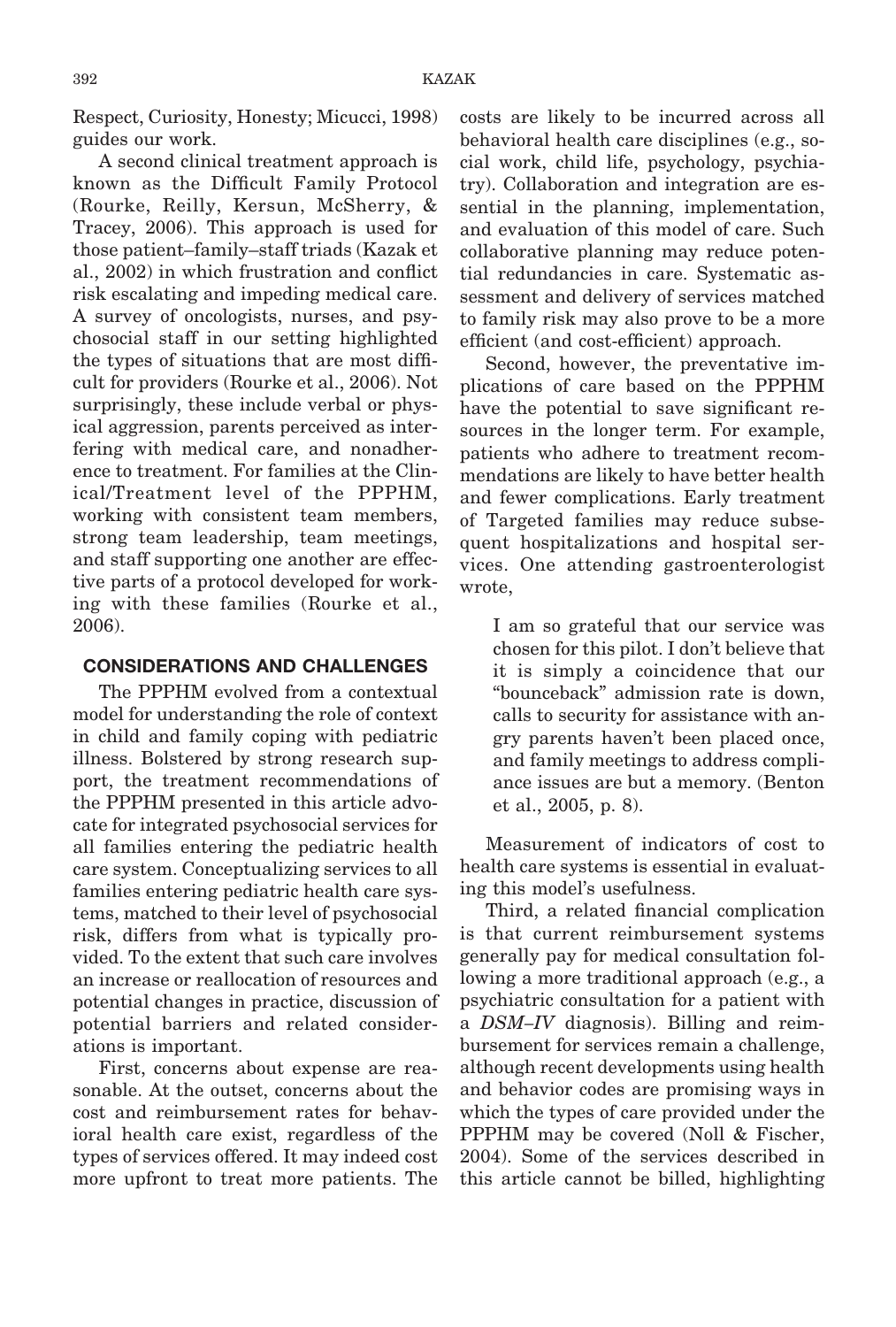the importance of seeking alternative sources of funding for services.

Fourth, applying the PPPHM may require changes in practice across disciplines. In some cases, services and resources are available but not integrated. In other cases, integrated teamwork is necessary to develop treatment approaches for groups of families who may not typically have received intervention. Strong partnership with medical and nursing staff in particular is necessary. Integration of brief screening instruments into standard nursing practice requires negotiation with nursing staff and leadership but can enhance care and satisfaction for staff who feel that they are more actively and competently involved in caring for the "whole" patient. The potential resistance of mental health professionals to changes in their roles and practice is another consideration. The model requires endorsement of a collaborative approach, with related skills that may necessitate shifts in practice for psychologists, psychiatrists, social workers, and child life specialists, as well as other health care colleagues.

Fifth, characteristics of the setting and the system will affect how the PPPHM may be used. In our large tertiary care setting, intervention approaches have evolved over many years of translating research into practice. The process may be quite different in other settings, and resources may be severely limited. Securing the support of key leaders, including physicians and nurses, is of central importance in changing practice. The PPPHM is a broad conceptual model that may be interpreted and used differently across settings. Championing the model, establishing support, and monitoring and evaluating it is a timeconsuming but necessary process that requires multidisciplinary collaboration.

Finally, increased opportunities for collaborating and disseminating treatment approaches are essential in pursuing the goal of integrated and collaborative care in pediatric health care. Effective treatment approaches that can be shared and implemented across settings (e.g., the treatment protocols from Spirito & Kazak, 2006) are a beginning step toward making treatments more accessible across a broader range of patients, families, providers, and settings.

#### **CONCLUSIONS**

A biopsychosocially oriented model, building on a social ecological framework, holds strong appeal in conceptualizing interventions for acutely and chronically ill children and their families. The PPPHM urges consideration of the behavioral health needs of all patients and families entering pediatric health care systems. Integrated multidisciplinary care, bolstered by evidence-based and innovative treatments and service models, offers a conceptual model to guide the development and evaluation of care for broader groups of families than is often the practice today.

#### REFERENCES

- Alderfer, M., Labay, L., & Kazak, A. (2003). Brief report: Does posttraumatic stress apply to cancer survivors? *Journal of Pediatric Psychology, 28,* 281–286.
- American Academy of Pediatrics Committee on Hospital Care and Institute for Family-Centered Care. (2003). Policy statement: Family-centered care and the pediatrician's role. *Pediatrics, 112,* 691– 696.
- American Psychiatric Association. (1994). *Diagnostic and statistical manual of mental disorders* (4th ed.) Washington, DC: Author.
- Anderson, B., Brackett, J., Ho, J., & Laffel, L. (2000). An intervention to promote family teamwork in diabetes management tasks. In D. Drotar (Ed.), *Promoting adherence to medical treatment and chronic childhood illness* (pp. 71–93). Mahwah, NJ: Erlbaum.
- Benton, T., Robins, P., & Dorfman, G. (2005). *Report to executive sponsors.* Philadelphia: Children's Hospital of Philadelphia, Behavioral Health Center.
- Black, M. (2002). Society of Pediatric Psychology presidential address: Opportunities for health promotion in primary care. *Journal of Pediatric Psychology, 27,* 637– 646.
- Bronfenbrenner, U. (1979). *The ecology of human development.* Cambridge, MA: Harvard University Press.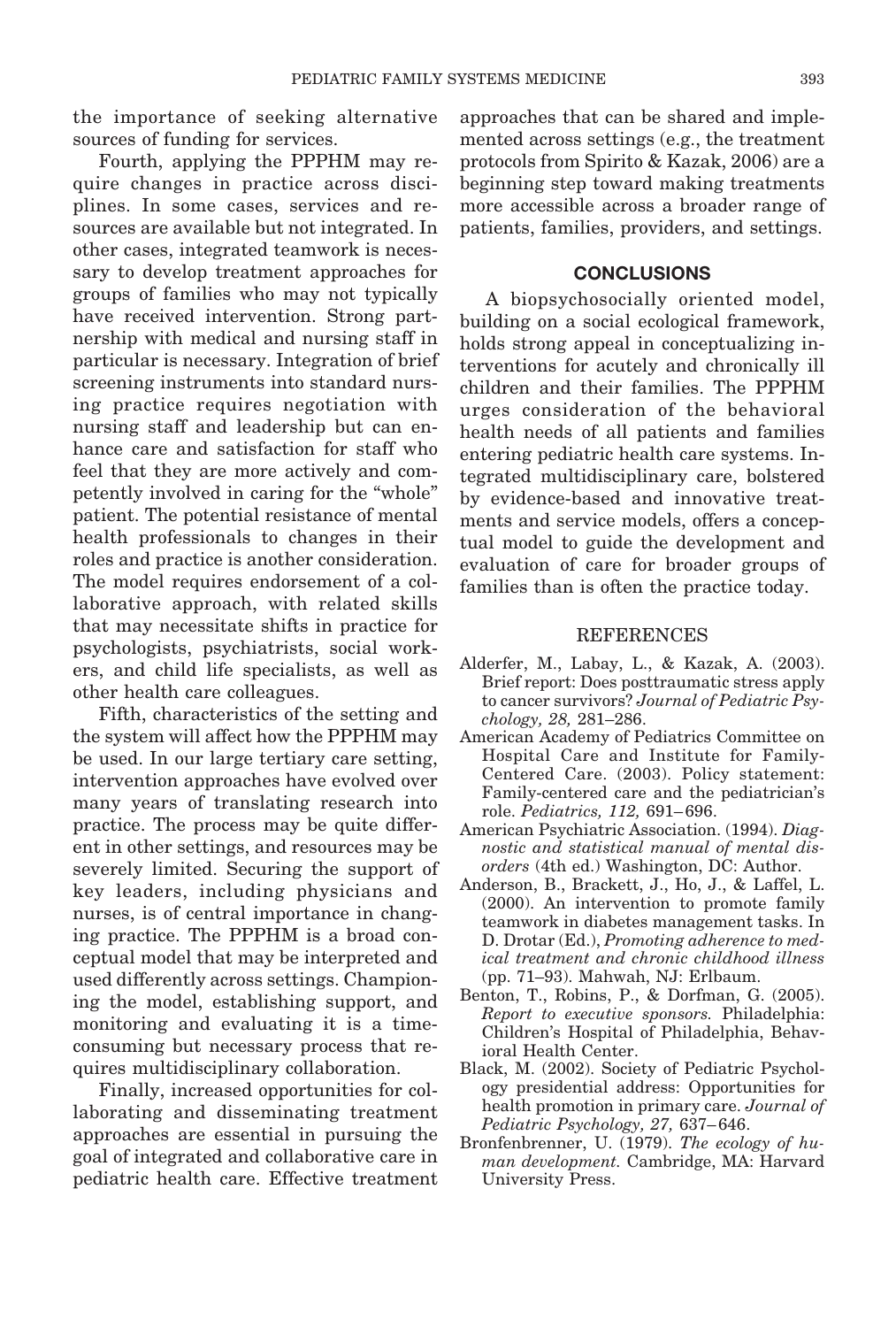- Carter, B., Kronenberger, W., Baker, J., Grimes, L., Crabtree, V., Smith, C., & McGraw, K. (2003). Inpatient pediatric consultation-liaison: A case-controlled study. *Journal of Pediatric Psychology, 28,* 423–432.
- Daviss, W. B., Mooney, D., Racusin, R., Ford, J. D., Fleischer, A., & McHugo, G. J. (2000). Predicting posttraumatic stress after hospitalization for pediatric injury. *Journal of the American Academy of Child and Adolescent Psychiatry, 39,* 576 –583.
- Ellis, D., Frey, M., Naar-King, S., Templin, T., Cunningham, P., & Cakan, N. (2005). The effects of multisystemic therapy on diabetes stress among adolescents with chronically poorly controlled Type 1 diabetes: Findings from a randomized, controlled trial. *Pediatrics, 116,* e826 – e832.
- Ellis, D., Naar-King, S., Frey, M., Rowland, M., & Greger, N. (2003). Case study: Feasibility of multisystemic therapy as a treatment for urban adolescents with poorly controlled Type 1 diabetes. *Journal of Pediatric Psychology, 28,* 287–293.
- Henggeler, S., Schoenwald, S., & Rowland, M. (2002). *Serious emotional disturbance in children and adolescents: Multisystemic therapy.* New York: Guilford Press.
- Kazak, A., Alderfer, M., Rourke, M., Simms, S., Streisand, R., & Grossman, J. (2004). Posttraumatic stress symptoms (PTSS) and posttraumatic stress disorder (PTSD) in families of adolescent childhood cancer survivors. *Journal of Pediatric Psychology, 29,* 211–219.
- Kazak, A., Alderfer, M., Streisand, R., Simms, S., Rourke, M., Barakat, L., Gallagher, P., & Cnaan, A. (2004). Treatment of posttraumatic stress symptoms in adolescent survivors of childhood cancer and their families: A randomized clinical trial. *Journal of Family Psychology, 18,* 493–504.
- Kazak, A., Blackall, G., Boyer, B., Brophy, P., Buzaglo, J., Penati, B., & Himelstein, B. (1996). Implementing a pediatric leukemia intervention for procedural pain: The impact on staff. *Families, Systems & Health, 14,* 43–56.
- Kazak, A., Blackall, G., Himelstein, B., Brophy, P., & Daller, R. (1995). Producing systemic change in pediatric practice: An intervention protocol for reducing distress during painful procedures. *Family Systems Medicine, 13,* 173–185.
- Kazak, A., Boeving, A., Alderfer, M., Hwang, W. T., & Reilly, A. (2005). Posttraumatic stress symptoms in parents of children with cancer. *Journal of Clinical Oncology, 23,* 7405–7410.
- Kazak, A., Cant, M. C., Jensen, M., McSherry, M., Rourke, M., Hwang, W. T., et al. (2003).

Identifying psychosocial risk indicative of subsequent resource utilization in families of newly diagnosed pediatric oncology patients. *Journal of Clinical Oncology, 21,* 3220 –3225.

- Kazak, A., Kassam-Adams, N., Schneider, S., Zelikovsky, N., Alderfer, M. A., & Rourke, M. (2006). An integrative model of pediatric medical traumatic stress. *Journal of Pediatric Psychology, 31,* 343–355.
- Kazak, A., Penati, B., Brophy, P., & Himelstein, B. (1998). Pharmacologic and psychologic interventions for procedural pain. *Pediatrics, 102,* 59 – 66.
- Kazak, A., Prusak, A., McSherry, M., Simms, S., Beele, D., Rourke, M., et al. (2001). The Psychosocial Assessment Tool (PAT): Development of a brief screening instrument for identifying high risk families in pediatric oncology. *Families, Systems & Health, 19,* 303–317.
- Kazak, A., Rourke, M., & Crump, T. (2003). Families and other systems in pediatric psychology. In M. Roberts (Ed.), *Handbook of pediatric psychology* (3rd ed., pp. 159 –175). New York: Guilford Press.
- Kazak, A., Simms, S., Alderfer, M., Rourke, M., Crump, T., McClure, K., et al. (2005). Feasibility and preliminary outcomes from a pilot study of a brief psychological intervention for families of children newly diagnosed with cancer. *Journal of Pediatric Psychology, 30,* 644–655.
- Kazak, A., Simms, S., Barakat, L., Hobbie, W., Foley, B., Golomb, B., & Best, M. (1999). Surviving Cancer Competently Intervention Program (SCCIP): A cognitive-behavioral and family therapy intervention for adolescent survivors of childhood cancer and their families. *Family Process, 38,* 175–192.
- Kazak, A., Simms, S., & Rourke, M. (2002). Family systems practice in pediatric psychology. *Journal of Pediatric Psychology, 27,* 133–143.
- Laffel, L., Vangsness, L., Connell, A., Goebel-Fabbri, A., Butler, D., & Anderson, B. (2003). Impact of ambulatory, family focused teamwork intervention on glycemic control in youth with type 1 diabetes. *Journal of Pediatrics, 142,* 409 – 416.
- Lefkowitz, D., Evans, J., Myers, M., Truitt, R. E., & Roggenkamp, H. (2005, April). *Identifying parental psychosocial risk in the NICU.* Poster presented at the Great Lakes Regional Conference on Child Health, Columbus, OH.
- Manne, S., DuHamel, K., Ostroff, J., Parsons, S., Martini, D., Williams, S., et al. (2004). Anxiety, depressive, and posttraumatic stress disorders among mothers of pediatric survivors of hematopoietic stem cell transplantation. *Pediatrics, 113,* 1700 –1708.